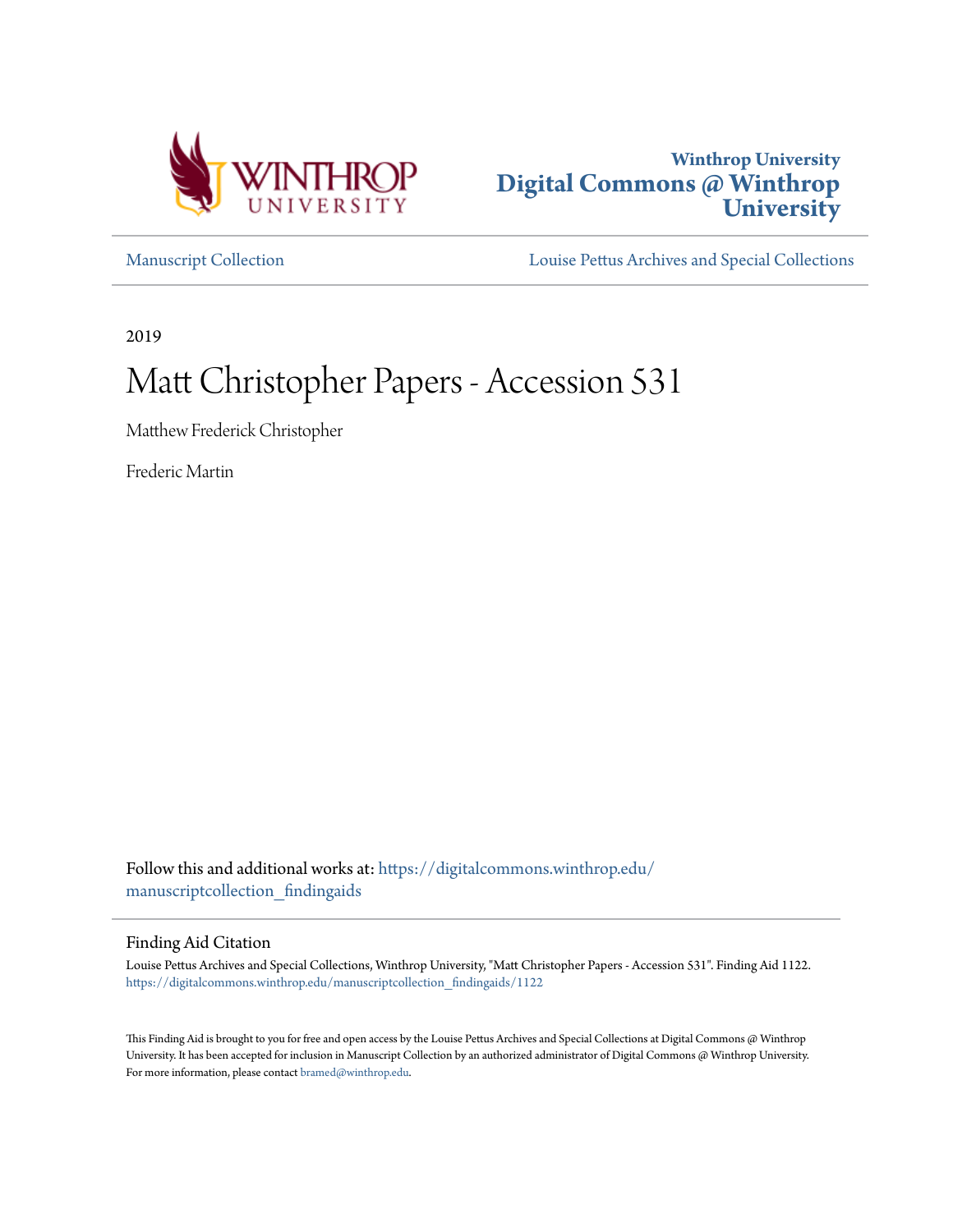## **WINTHROP UNIVERSITY LOUISE PETTUS ARCHIVES & SPECIAL COLLECTIONS**

# **MANUSCRIPT COLLECTION**

# **ACCESSION 531**

## **MATT CHRISTOPHER PAPERS**

1979-1984, nd

4 Boxes, 14 Folders

5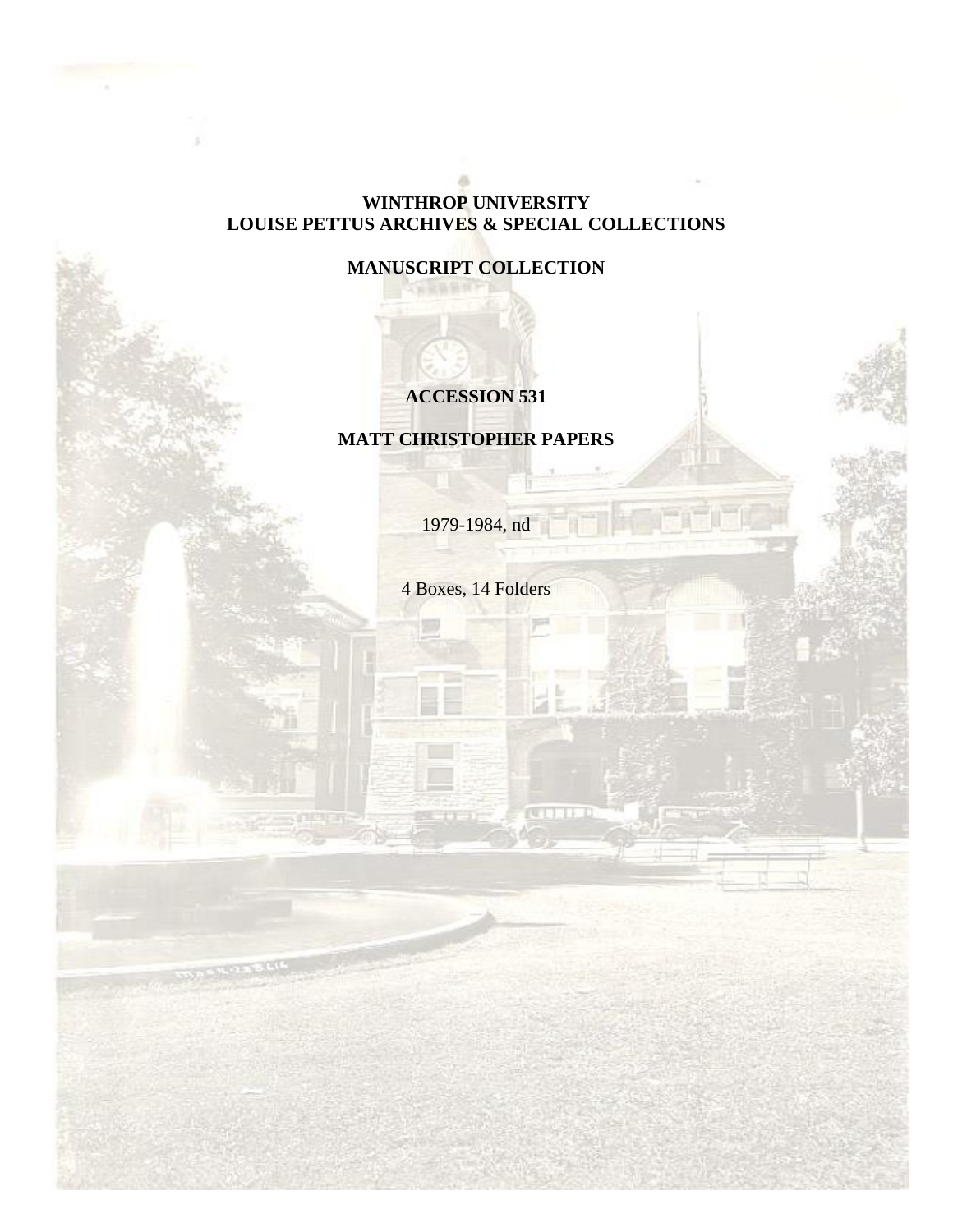#### **WINTHROP UNIVERSITY LOUISE PETTUS ARCHIVES AND SPECIAL COLLECTIONS**

#### **MANUSCRIPT COLLECTION**

ACC. NO.: 531 PROCESSED BY: Sandra Brown ADDITIONS: \_**1092**\_, \_**1221**\_, \_**1309**\_ DATE: October 6, 1983

NO. OF SECTIONS: 3

#### **MATT CHRISTOPHER PAPERS**

**I**

The papers of Matt Christopher were deposited with the Archives on September 30, 1983 by Matt Christopher.

> Linear feet of shelf space occupied: 1 linear foot Approximate number of pieces: 2000

Restrictions: Open to researchers under the rules and regulations of the Louise Pettus Archives & Special Collections at Winthrop University.

Literary Rights: For information concerning literary rights please contact the Louise Pettus Archives & Special Collections at Winthrop University.

Notices: No notices have been released at this time. (See collection control file for any future notices).

Scope and Content Note: **This collection consists of Matt Christopher's first drafts, edited galley proofs and author's copy of five of his sports stories for children. They are entitled** *The Dog That Stole Football Plays***,** *Run, Billy, Run* **(which was previously titled** *The Boy Who Didn't Stop Running***),** *Tight End***,** *The Twenty-One Mile Swim* **(which was changed from The Forty-One Mile Swim) and** *Wild Pitch***. All of the books were published by Little, Brown & Company of Boston. This collection is especially interesting for those interested in writing children's literature**.

Disposition of Items: Duplicate materials returned to donor.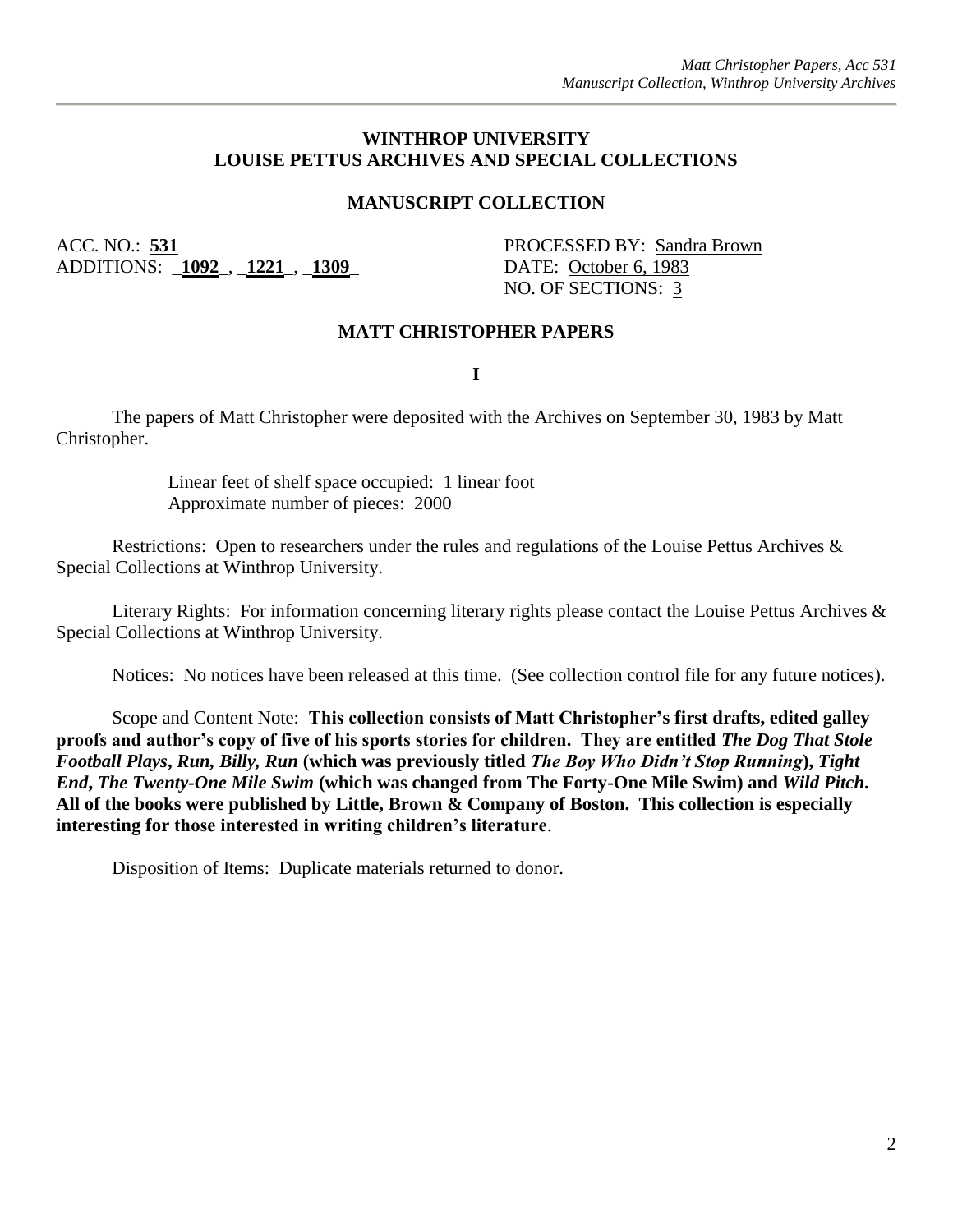# **II**

# **BIOGRAPHICAL DATA**

# **MATT CHRISTOPHER**

| August 16, 1917    | Born at bath, Pennsylvania                                                                       |
|--------------------|--------------------------------------------------------------------------------------------------|
| 1931               | Started writing                                                                                  |
| 1935               | Graduated Ludlowville High School, Ludlowville, N.Y.                                             |
| ca. 1940           | Married Catherine Mary Krupa                                                                     |
| 1963               | Retired from his job at the National Cash Register Company in Ithace, N.Y. to write<br>fulltime. |
| September 20, 1997 | Died                                                                                             |